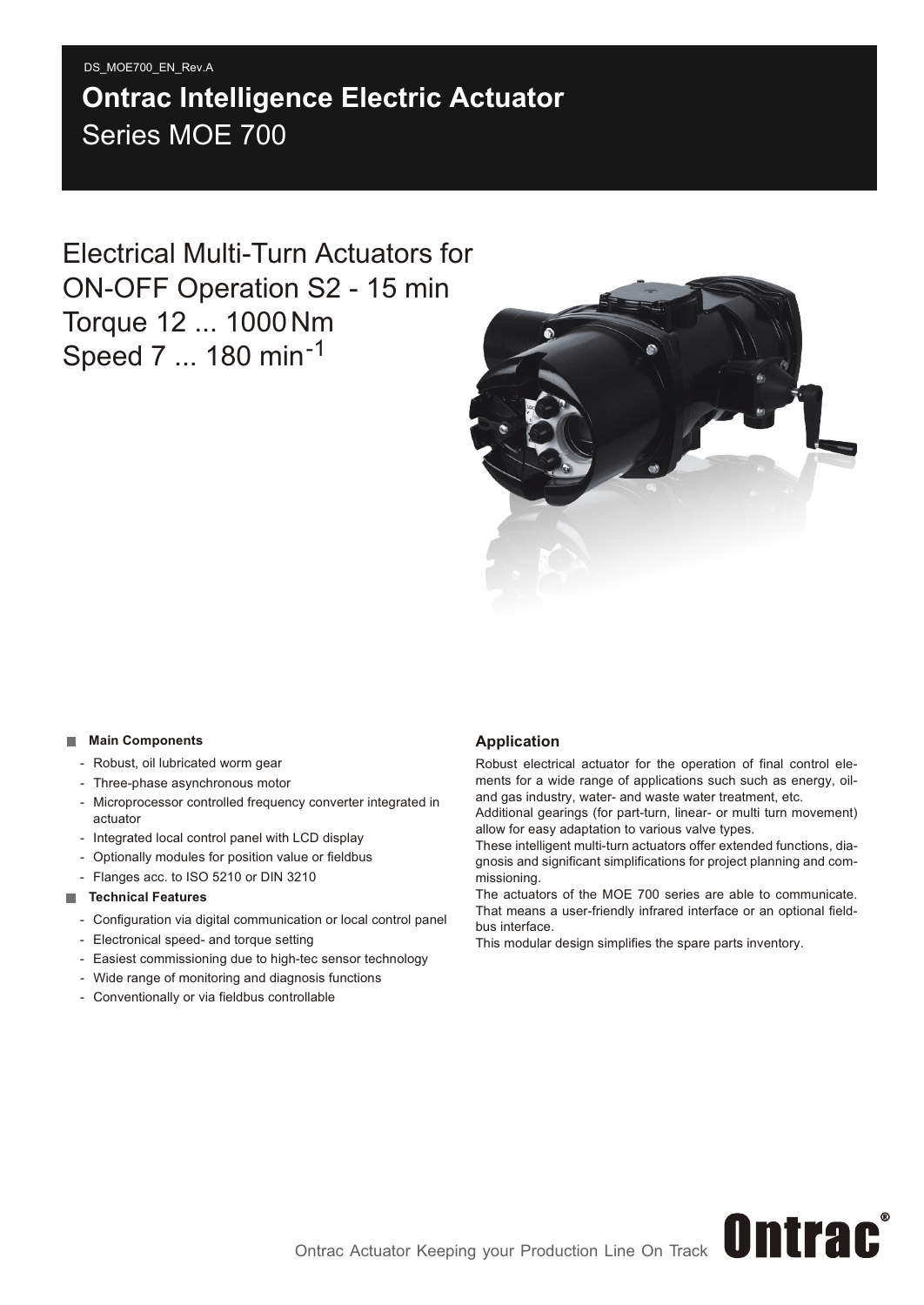#### **Technical Data**

#### **Type Specific Data**

| $JP$ , where $JP$ |                          |             |            |               |             |                    |                                  |                         |           |  |
|-------------------|--------------------------|-------------|------------|---------------|-------------|--------------------|----------------------------------|-------------------------|-----------|--|
| Actuator          | <b>Mechanical Output</b> |             |            | Stroke with-  |             |                    |                                  |                         | Weight    |  |
| Type              | Switch-                  | Speed       | Self       | out spindle   | Flange size | $P_{\text{max}}$ . | oper = $\mathsf{I}_{\text{max}}$ | External                | Standard. |  |
|                   | OFF torque<br>Md [Nm]    | $n$ [1/min] | Locking    | cover<br>[mm] | (ISO 5210)  | [kw]               | [A]                              | fuse                    | [kg]      |  |
|                   |                          |             |            |               |             |                    |                                  |                         |           |  |
|                   | $25 - 50$                | $7 - 35$    |            |               | F 10        | 0.48               | 1.8                              | $3 \times 16$ A         |           |  |
| <b>MOE 706</b>    | $10 - 25$                | $18 - 92$   |            | 190           |             | 1.0                | 3.5                              | slow                    | 20.5      |  |
|                   | $6 - 15$                 | $36 - 180$  | $\circ$    |               |             | 1.0                | 3.5                              |                         |           |  |
|                   | $32 - 80$                | $7 - 35$    |            |               |             | 0.48               | 1.8                              |                         |           |  |
| <b>MOE 708</b>    | $20 - 50$                | $18 - 92$   |            | 190           | F 10        | 1.0                | 3.5                              | $3 \times 16$ A<br>slow | 20.5      |  |
|                   | $12 - 30$                | $36 - 180$  | $\circ$    |               |             | 1.0                | 3.5                              |                         |           |  |
|                   | $60 - 150$               | $7 - 35$    |            | 190           | F 10        | 0.85               | 2.9                              |                         |           |  |
| <b>MOE 712</b>    | $40 - 100$               | $18 - 92$   |            |               |             | 1.76               | 4.8                              | $3 \times 16$ A<br>slow | 22        |  |
|                   | $32 - 80$                | $36 - 180$  | $\bigcirc$ |               |             | 1.76               | 4.8                              |                         |           |  |
|                   | $120 - 300$              | $7 - 35$    |            |               |             | 1.71               | 4.75                             |                         |           |  |
| <b>MOE 725</b>    | $80 - 200$               | $18 - 92$   |            | 190           | F 14        | 3.52               | 8.0                              | $3 \times 16$ A<br>slow | 32        |  |
|                   | $50 - 125$               | $36 - 180$  | $\circ$    |               |             | 3.52               | 8.0                              |                         |           |  |
| <b>MOE 750</b>    | $200 - 500$              | $14 - 72$   |            | 190           | F 14        | 4.1                | 12                               | $3 \times 16$ A         | 36        |  |
|                   | $160 - 400$              | $18 - 92$   |            |               |             | 4.1                | 12                               | slow                    |           |  |
| <b>MOE 790</b>    | 400 - 1000               | 14 - 72     |            | 190           | F 16        | 7.5<br>15          |                                  | $3 \times 20$ A         | 63        |  |
|                   | 260 - 650                | 18 - 92     |            |               |             | 7.5                | 15                               | slow                    |           |  |

 $\bullet$  available ;  $\bigcirc$  only with self-locking additional gearings

#### **Thread selection table.**

| <b>Actuator</b> | <b>Speed</b><br>Group | <b>Thread</b><br><b>DIN</b> | Linear<br>Force [kN]<br>min. / max. | Output<br><b>Speed</b><br>[mm/s]<br>min. / max. | perm. axial<br>forces acc.<br>to ISO<br>5210 [kN] |  |  |
|-----------------|-----------------------|-----------------------------|-------------------------------------|-------------------------------------------------|---------------------------------------------------|--|--|
|                 | м                     |                             | 8.8 / 22.1                          | 0.6/2.9                                         |                                                   |  |  |
| <b>MOE 706</b>  | R                     | Tr 26x5                     | 7.4 / 18.4                          | 1.5/7.7                                         | 25                                                |  |  |
|                 | S                     |                             | 4.4/11.0                            | 7.7/15.0                                        |                                                   |  |  |
|                 | м                     |                             | 8.8 / 22.1                          | 0.6/2.9                                         |                                                   |  |  |
| <b>MOE 708</b>  | R                     | Tr 26x5                     | 7.4/18.4                            | 1.5/7.7                                         | 40                                                |  |  |
|                 | S                     |                             | 4.4/11.0                            | 7.7/15.0                                        |                                                   |  |  |
|                 | м                     |                             | 7.2/18.0                            | 0.7/3.5                                         |                                                   |  |  |
| <b>MOE 708</b>  | R                     | Tr 32x6                     | 6.0 / 15.0                          | 1.8/9.2                                         | 40                                                |  |  |
|                 | S                     |                             | 3.6 / 9.0                           | 9.2 / 18.0                                      |                                                   |  |  |
|                 | м                     |                             | 14.4 / 36.0                         | 0.7/3.5                                         |                                                   |  |  |
| <b>MOE 712</b>  | R                     | Tr 32x6                     | 12.0 / 30.0                         | 1.8/9.2                                         | 40                                                |  |  |
|                 | S                     |                             | 8.4 / 21.0                          | 9.2 / 18.0                                      |                                                   |  |  |
|                 | М                     |                             | 19.4 / 48.5                         | 0.93/4.67                                       |                                                   |  |  |
| <b>MOE 725</b>  | R                     | Tr 52x8                     | 15.5 / 38.8                         | 2.4/12.27                                       | 100                                               |  |  |
|                 | S                     |                             | 11.6 / 29.1                         | 12.27 / 24.0                                    |                                                   |  |  |
|                 | R                     | Tr 52x8                     | 23.3 / 58.2                         | 2.4/12.27                                       |                                                   |  |  |
| <b>MOE 750</b>  | P                     |                             | 42/105                              | 1.92 / 9.60                                     | 100                                               |  |  |
|                 | R                     | Tr 68x10                    | 50.4 / 126                          | 2.4 / 12.27                                     |                                                   |  |  |
| <b>MOE 790</b>  | P                     |                             | 77.6 / 194                          | 1.92/9.60                                       | 150                                               |  |  |

Linear forces using ouput flange "A" . All forces may vary depending on the load.

#### **General Data**

| AC 400 V 3 ~: -15% / +10%:           |
|--------------------------------------|
| 50/60 Hz $+/-$ 5% (deviating values  |
| optionally on request)               |
| DC 24 V; (18  33 V); max. 500 mA     |
| for redundant supply of signal       |
| electronics                          |
| DC 24 V; max. 30 mA; short-circuit-  |
| proof for the supply of conventional |
| in- / output                         |
| 3 phase frequency converter          |
| $S2 - 15$ Min. acc. to IFC 34 and    |
| VDE0530                              |
|                                      |

#### Operating torque (typically): MOE 706 ... MOE 790: 50% of max. switch-off torque Protection class: IP 67; optionally IP 68 IP 43 for transport and storage Humidity:< 95% average (condensation only permitted with activated heater) Ambient temperature:-25°C ... +70°C Mounting position:any position Coating:1 component epoxy enamel coating; (RAL9005; black) EMC interference immunity:acc. to EMC product standard EN 61800 part 3 EMC emission:acc. to EMC product standard EN61800 part 3 Electr. connection:details see page 4 fatigue strength\_0.75 g within 5 ... 200 Hz; extended strength proof with 5 ... 150 Hz, 2g sinusoidal Digital input (BE1 ... B4):4 potential free contacts, galvanically isolated, freely configurable digital 0: -3 ... +5V or open digital 1: +12 ... + 35 V

| <b>Function</b>                 | <b>Operating Mode</b> |        | <b>Standard</b><br><b>Adjustment</b> |
|---------------------------------|-----------------------|--------|--------------------------------------|
|                                 | <b>Standard</b>       | Option |                                      |
| Drive actuator to <b>OPEN</b>   | н                     | S      | <b>BE 1</b>                          |
| Drive actuator to <b>CLOSED</b> | н                     | S      | BE <sub>2</sub>                      |
| STOP actuator                   | н                     |        | BE <sub>3</sub>                      |
| Reset failure message           | н                     |        | BE <sub>4</sub>                      |
| Enabling signal OPEN            | н                     |        |                                      |
| Enabling signal CLOSED          |                       |        |                                      |

 $H = hold-to-run$ ;  $S = self locking$ 

#### **Operating Mode:**

Hold-to run:actuator moves as long as an external or push button command exists. Self locking: a pulse drives the actuator until a stop- or

counter pulse is provided; a position- or torque dependent switch-off stops or reverses the actuator as well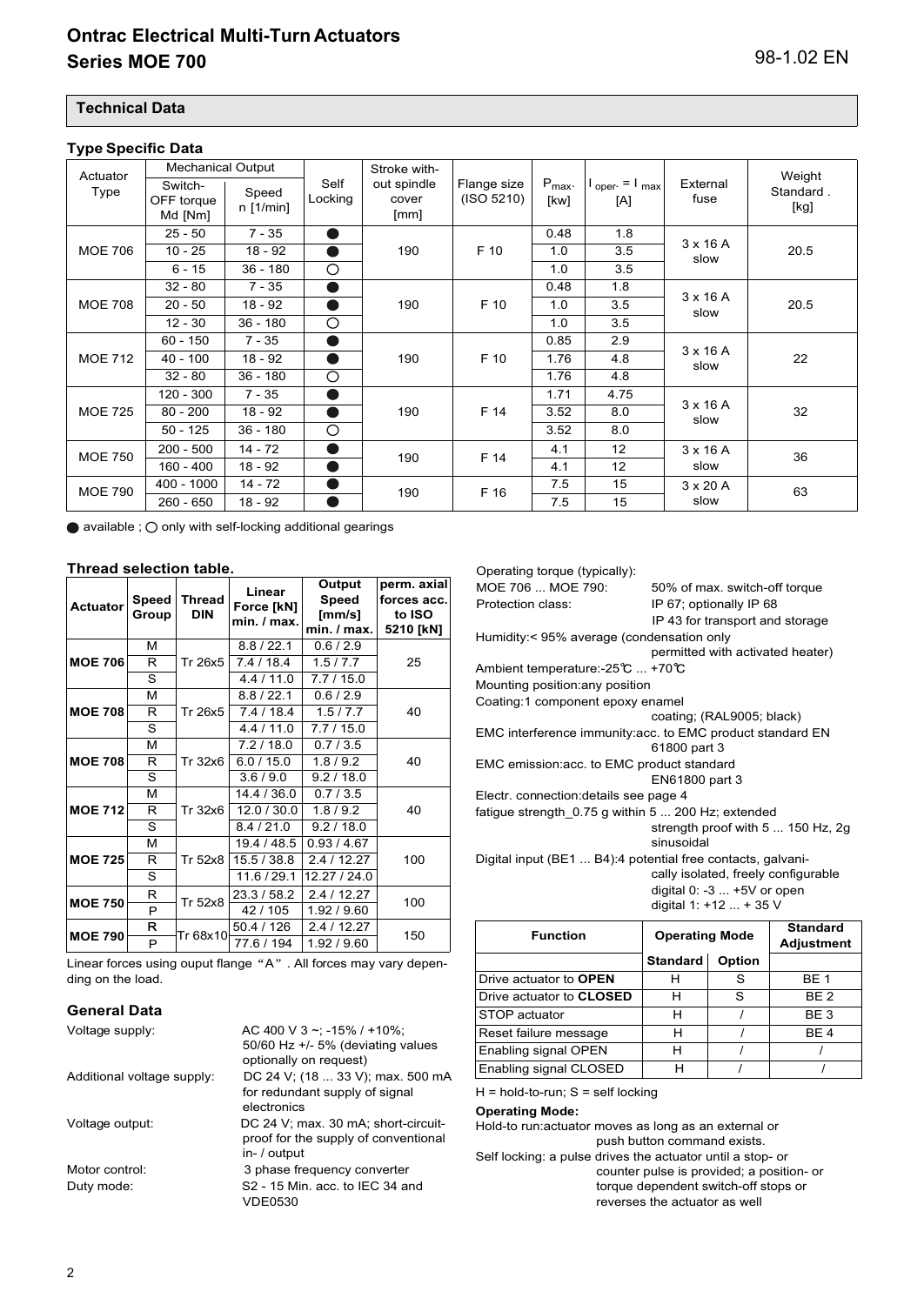#### **Technical Data**

Digital output (BA1 ... BA4; optional additionally BA 5 ... BA8): 4 (optionally 8) potential free relay contacts, galvanically isolated, freely configurierable; max. 50V, overload proof I<sub>max.</sub> < 150 mA; I<sub>min.</sub> > 1 mA 2 (4) x DTC; 2 (4) x NO contacts

| <b>Function</b><br>Code | <b>Function</b>                                                                      |        | <b>Operating Mode</b> | <b>Standard</b><br><b>Setting</b> |
|-------------------------|--------------------------------------------------------------------------------------|--------|-----------------------|-----------------------------------|
| 1                       | Ready for operation                                                                  | direct | inverted              | BA <sub>1</sub>                   |
| $\overline{2}$          | Group alarm                                                                          | direct | inverted              | BA <sub>2</sub>                   |
| 3                       | End position OPEN                                                                    | direct | inverted              | BA <sub>3</sub>                   |
| 4                       | End position CLOSED                                                                  | direct | inverted              | BA4                               |
| 5                       | Switch-off torque for OPEN<br>exceeded                                               | direct | inverted              | BA <sub>5</sub>                   |
| 6                       | Switch-off torque for CLOSED<br>exceeded                                             | direct | inverted              | BA <sub>6</sub>                   |
| $\overline{7}$          | Position 1 achieved                                                                  | direct | BA7                   |                                   |
| 8                       | Position 2 achieved                                                                  | direct | inverted              |                                   |
| 9                       | Operating mode REMOTE                                                                | direct | inverted              |                                   |
| 10                      | Operating mode LOCAL                                                                 | direct | inverted              |                                   |
| 11                      | <b>Actuator moves</b><br>(continuous signal)                                         | direct | inverted              |                                   |
| 12                      | <b>Actuator moves</b><br>(pulse signal)                                              | direct | inverted              |                                   |
| 13                      | Running direction- / end<br>position indication (pulse /<br>continuous signal) OPEN  | direct | inverted              |                                   |
| 14                      | Running direction- / end<br>position indication (pulse /<br>continuous signal) CLOSE | direct | inverted              |                                   |
| 15                      | Analog Control/ Digital<br>Control indication                                        | direct | inverted              |                                   |
| 16                      | Running direction OPEN<br>(continuous signal)                                        | direct | inverted              |                                   |
| 17                      | Running direction CLOSE<br>(continuous signal)                                       | direct | inverted              |                                   |
| 18                      | <b>ESD Status indication</b><br>(continuous signal)                                  | direct | inverted              |                                   |
| 19                      | Wheel operation indication                                                           | direct | inverted              |                                   |
| 20                      | Analog Control Signal indication                                                     | direct | inverted              |                                   |

The digital output can be inverted via the graphical user interface or optionally by the manufacturer prior to delivery .

Analogue output:0/4 ... 20 mA as position signal (optionally); load max.  $500 \Omega$ ; galvanically isolated; shortcircuit proof

Bus connection:Profibus DP (optionally)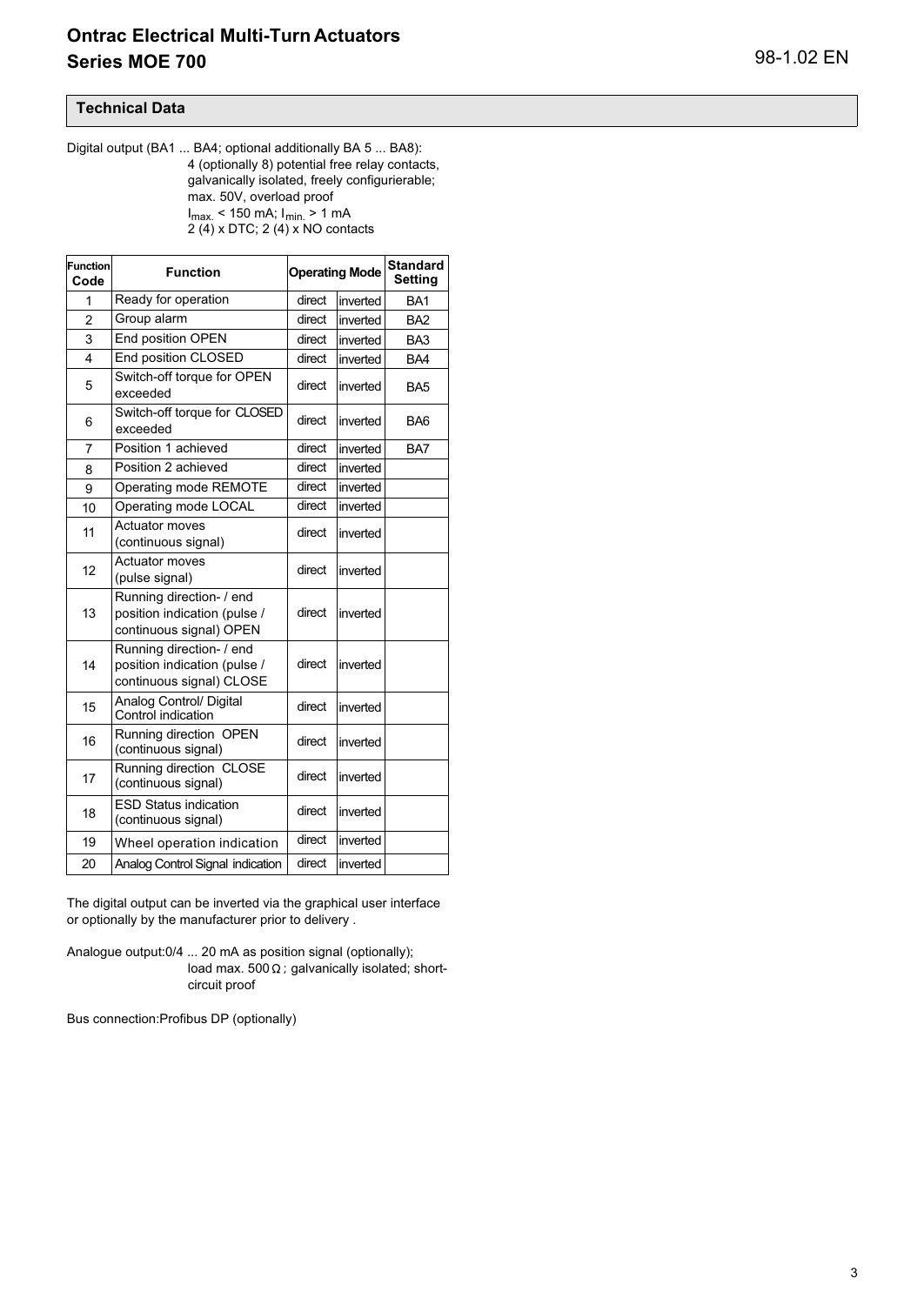#### **Technical Data**

#### **Electrical connection (Standard):**

The pin assignment for terminal connection corresponds to the assignment for plug connection.



Fig. shows contacts not triggered

The signals BA 5 ... BA 8 and the analogue position signal (0/4 ... 20 mA) are only with code no. 385 available. All signal cables must be screened. Connect the screen at one end only or at both ends.

#### **Electrical connection (Profibus)**



Connect screen at both ends acc. to cable and profi bus specification RS 485 type "A"

xa0018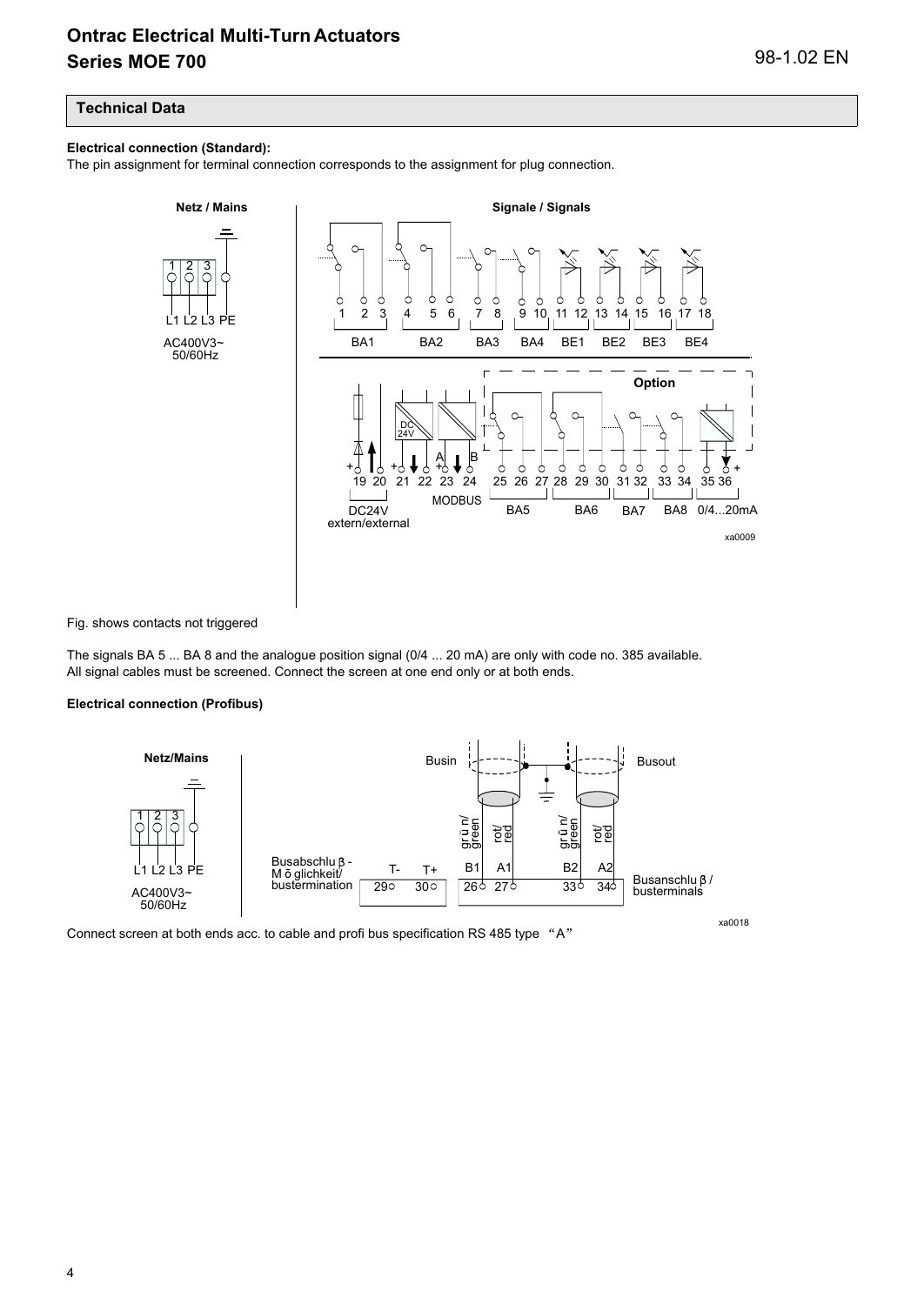#### **Technical Data**

#### **Cable Cross-Section:**

Terminal connection:

Power cable: inflexible or  $\leq 4$  mm<sup>2</sup> flexible Signal cable:  $\leq$  2.5 mm<sup>2</sup> inflexible or flexible

#### **Plug connection:**

|                          |          | <b>MOE 706  MOE 790</b>    | Pin surface   |
|--------------------------|----------|----------------------------|---------------|
| Power cable              | standard | $\leq 2.5$ mm <sup>2</sup> | silver-coated |
| (inflexible or flexible) | option   | $≤6$ mm <sup>2</sup>       |               |
| Signal cable             | standard | $\leq 2.5$ mm <sup>2</sup> | tin-coated    |
| (inflexible or flexible) | option   | $\leq 2.5$ mm <sup>2</sup> | gold-coated   |

#### **Thread dimensions for cable entries**

|                      | <b>Standard</b>                                        |                                       | Option                                                          |  |  |
|----------------------|--------------------------------------------------------|---------------------------------------|-----------------------------------------------------------------|--|--|
|                      | <b>Metric</b>                                          | <b>PG</b>                             | <b>NPT</b>                                                      |  |  |
| Terminal connection: | $2 \times M32 \times 1.5$<br>$1 \times M25 \times 1.5$ | 1 x PG 21<br>1 x PG 16<br>1 x PG 13.5 | $2 \times$ NPT 1 $\prime\prime$<br>1 x NPT $3/4$ $\prime\prime$ |  |  |
| Plug connection:     | $2 \times M32 \times 1.5$<br>$2 \times M16 \times 1.5$ | 1 x PG 21<br>1 x PG 16<br>2 x PG 11   | $2 \times$ NPT 1 $\prime\prime$<br>2 x NPT 1/2 //               |  |  |

At "as supplied" condition the cable entries are provided with dummy plugs. The high protection class can only be guaranteed with locally provided cable glands.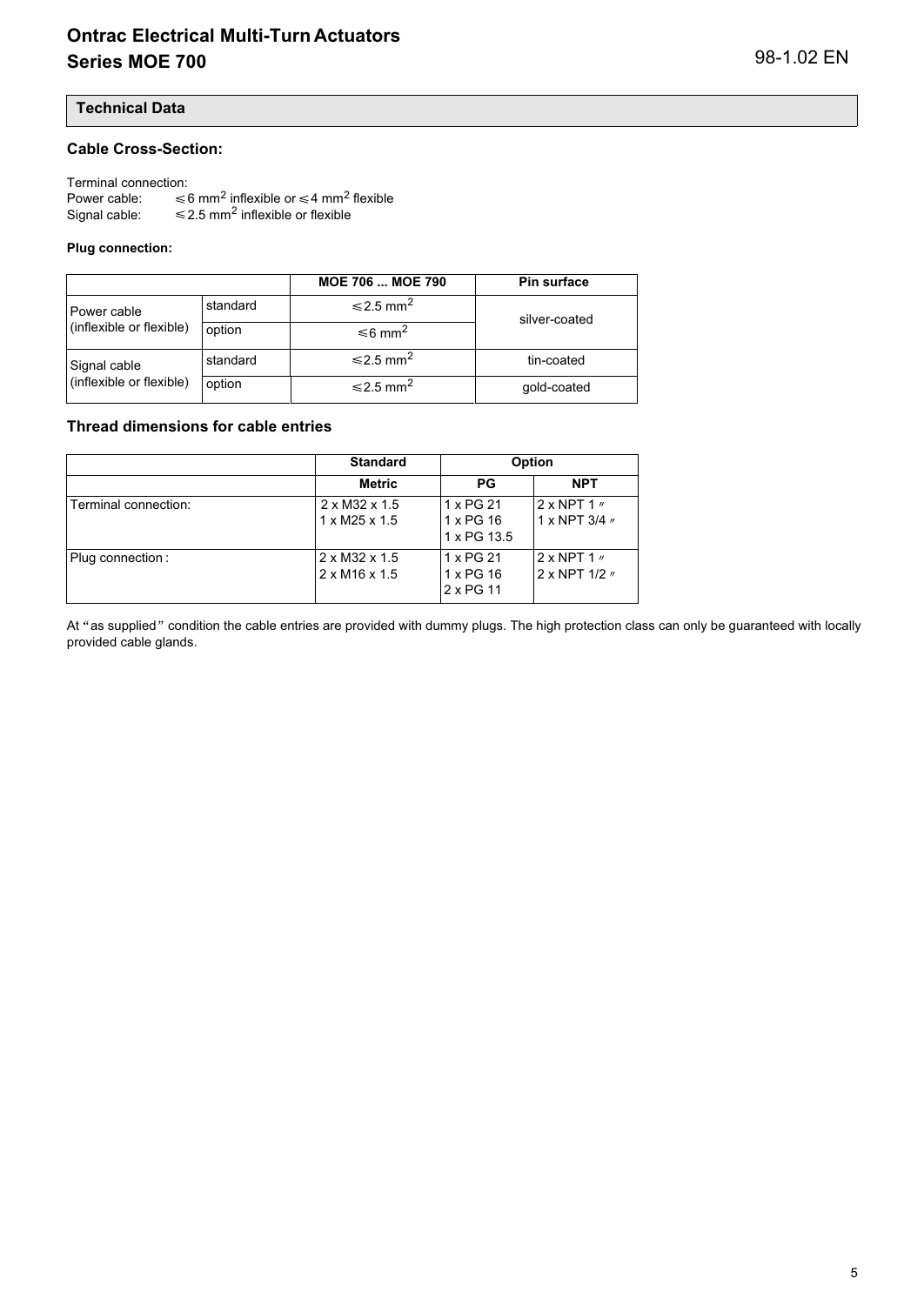**Order Information**

#### **Multi-Turn Actuator MOE ...**

| Multi-Turn actuator MOE |                 |                           |            |                          |     | $\overline{7}$ | 8 | 9 | 10 |  | 11 12 13 14 15 |  | Code |  |  |
|-------------------------|-----------------|---------------------------|------------|--------------------------|-----|----------------|---|---|----|--|----------------|--|------|--|--|
|                         | Mech. Adaptater |                           |            | Order No.                |     |                |   |   |    |  |                |  |      |  |  |
| <b>MOE 706</b>          | F <sub>10</sub> |                           |            |                          |     |                |   |   |    |  |                |  |      |  |  |
| <b>MOE 708</b>          | F <sub>10</sub> |                           |            |                          |     |                |   |   |    |  |                |  |      |  |  |
| <b>MOE 712</b>          | F <sub>10</sub> |                           |            |                          |     |                |   |   |    |  |                |  |      |  |  |
| <b>MOE 725</b>          | F <sub>14</sub> |                           |            |                          |     |                |   |   |    |  |                |  |      |  |  |
| <b>MOE 750</b>          | F <sub>14</sub> |                           |            |                          |     |                |   |   |    |  |                |  |      |  |  |
| <b>MOE 790</b>          | F <sub>16</sub> |                           |            |                          |     |                |   |   |    |  |                |  |      |  |  |
|                         | Actuator MOE    |                           |            |                          |     |                |   |   |    |  |                |  |      |  |  |
| Output Speed            |                 | (Switch-Off torque in Nm) |            |                          |     |                |   |   |    |  |                |  |      |  |  |
| (1/min)                 | 706/708         | 712                       | 725        | 750                      | 790 |                |   |   |    |  |                |  |      |  |  |
| 1435                    | 20-80           | 60-150                    | 120-300    | $\overline{\phantom{a}}$ | ۰   | M              |   |   |    |  |                |  |      |  |  |
| 1844                    |                 |                           | -          |                          | ٠   | N              |   |   |    |  |                |  |      |  |  |
| 28  72                  |                 |                           | -          | 200-500 400 4000         |     | P              |   |   |    |  |                |  |      |  |  |
| 3692                    | $10 - 50$       | 40-100                    |            | 80-200 120-300 260-650   |     | R              |   |   |    |  |                |  |      |  |  |
| 72 180                  | $6 - 30$        | 24-60                     | $50 - 125$ |                          |     | S              |   |   |    |  |                |  |      |  |  |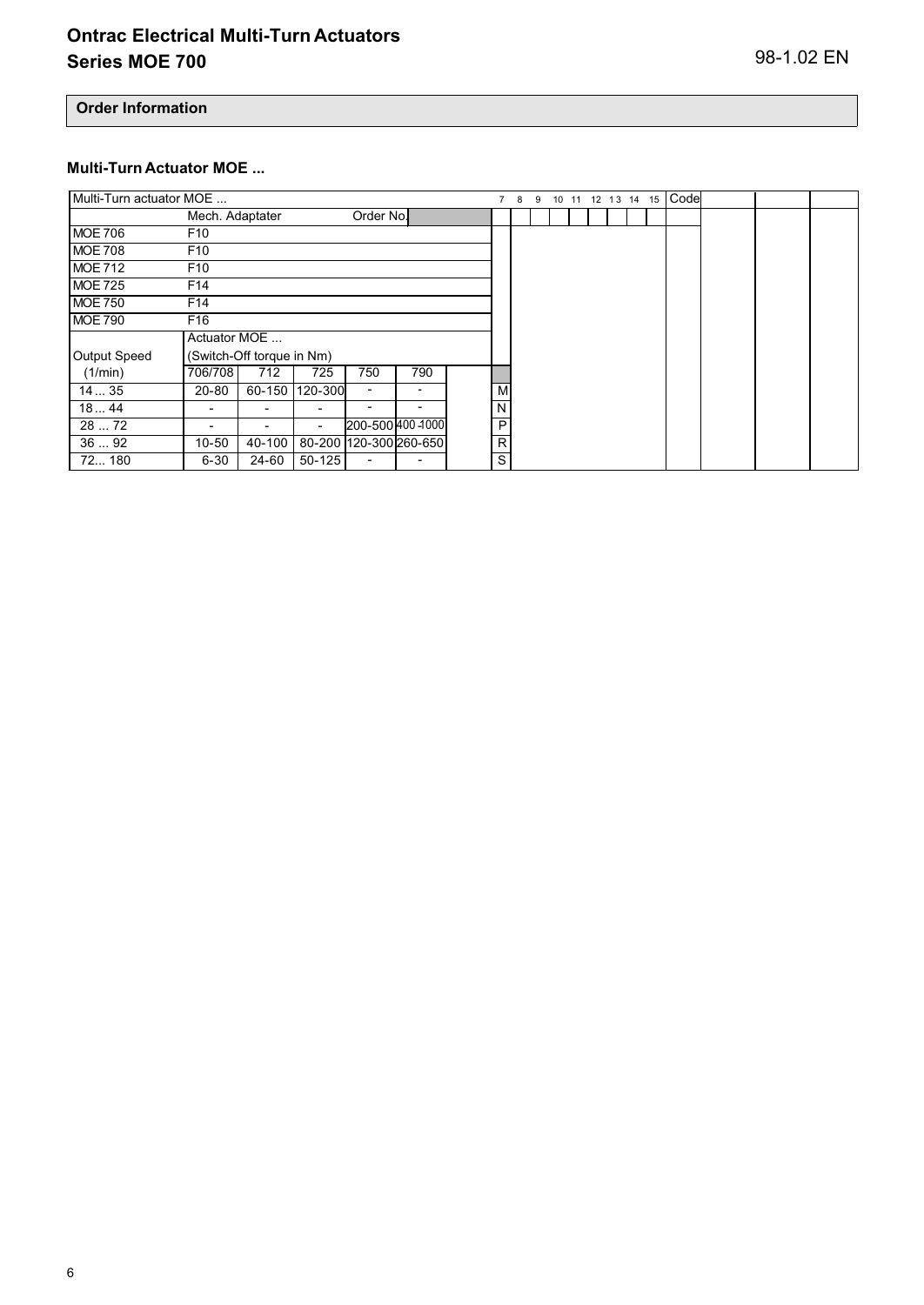|                             |                                                               |                   |                | 8 9 10 11 12 13 14 | Code |  |  |
|-----------------------------|---------------------------------------------------------------|-------------------|----------------|--------------------|------|--|--|
|                             | mechanical adaptation acc. to ISO 5210                        |                   |                |                    |      |  |  |
| B1 (standard) ISO 5210      |                                                               | shaft $\Phi$      | 1              |                    |      |  |  |
| <b>MOE 706</b>              | with F10                                                      | 42                |                |                    |      |  |  |
| <b>MOE 708</b>              | with F10                                                      | 42                |                |                    |      |  |  |
| <b>MOE 712</b>              | with F10                                                      | 42                |                |                    |      |  |  |
| <b>MOE 725</b>              | with F14                                                      | 60                |                |                    |      |  |  |
| <b>MOE 750</b>              | with F14                                                      | 60                |                |                    |      |  |  |
| <b>MOE 790</b>              | with F16                                                      | 70                |                |                    |      |  |  |
| <b>B2; ISO 5210</b>         |                                                               | shaft $\Phi$      | $\overline{2}$ |                    |      |  |  |
| <b>MOE 706</b>              | with F10                                                      | $31 \leq 42$      |                |                    |      |  |  |
| <b>MOE 708</b>              | with F10                                                      | $31 \leqslant 42$ |                |                    |      |  |  |
| <b>MOE 712</b>              | with F10                                                      | $31 \leq 42$      |                |                    |      |  |  |
| <b>MOE 725</b>              | with F14                                                      | $47 \leqslant 60$ |                |                    |      |  |  |
| <b>MOE 750</b>              | with F14                                                      | $47 \leqslant 60$ |                |                    |      |  |  |
|                             |                                                               |                   |                |                    |      |  |  |
| <b>MOE 790</b>              | with F16                                                      | $64 \leq 70$      |                |                    |      |  |  |
|                             |                                                               |                   |                |                    |      |  |  |
| Threaded bushing A ISO 5210 |                                                               | shaft $\Phi$      | 3              |                    |      |  |  |
| not drilled, centered       |                                                               |                   |                |                    |      |  |  |
| <b>MOE 706</b>              | with F10                                                      | 38                |                |                    |      |  |  |
| <b>MOE 708</b>              | with F10                                                      | 38                |                |                    |      |  |  |
| <b>MOE 712</b>              | with F10                                                      | 38                |                |                    |      |  |  |
| <b>MOE 725</b>              | with F14                                                      | 55                |                |                    |      |  |  |
| <b>MOE 750</b>              | with F14                                                      | 55                |                |                    |      |  |  |
| <b>MOE 790</b>              | with F16                                                      | 68                |                |                    |      |  |  |
|                             | Threaded bushing A pre-drilled; ISO 5210                      | shaft $\Phi$      | 4              |                    |      |  |  |
|                             | acc. to thread selection table (see dimensions in data sheet) |                   |                |                    |      |  |  |
| <b>MOE 706</b>              | with F10                                                      | 38                |                |                    |      |  |  |
| <b>MOE 708</b>              | with F10                                                      | 38                |                |                    |      |  |  |
| <b>MOE 712</b>              | with F10                                                      | 38                |                |                    |      |  |  |
| <b>MOE 725</b>              | with F14                                                      | 55                |                |                    |      |  |  |
| <b>MOE 750</b>              | with F14                                                      | 55                |                |                    |      |  |  |
| <b>MOE 790</b>              | with F16                                                      | 68                |                |                    |      |  |  |
|                             |                                                               |                   |                |                    |      |  |  |
| <b>B3</b> ; ISO 5210        |                                                               | shaft $\Phi$      | 5              |                    |      |  |  |
| <b>MOE 706</b>              | with F10                                                      | 20                |                |                    |      |  |  |
| <b>MOE 708</b>              | with F10                                                      | 20                |                |                    |      |  |  |
| <b>MOE 712</b>              | with F10                                                      | 20                |                |                    |      |  |  |
| <b>MOE 725</b>              | with F14                                                      | 30                |                |                    |      |  |  |
| <b>MOE 750</b>              | with F14                                                      | 30                |                |                    |      |  |  |
| <b>MOE 790</b>              | with F16                                                      | 40                |                |                    |      |  |  |
| <b>B4; ISO 5210</b>         |                                                               | shaft $\Phi$      | 6              |                    |      |  |  |
| <b>MOE 706</b>              | with F10                                                      | $20 \le 31$       |                |                    |      |  |  |
| <b>MOE 708</b>              | with F10                                                      | $20 \le 31$       |                |                    |      |  |  |
| <b>MOE 712</b>              | with F10                                                      | $20 \le 31$       |                |                    |      |  |  |
| <b>MOE 725</b>              | with F14                                                      | 30< 47            |                |                    |      |  |  |
| <b>MOE 750</b>              | with F14                                                      | $30 \leq 47$      |                |                    |      |  |  |
| <b>MOE 790</b>              | with F16                                                      |                   |                |                    |      |  |  |
|                             |                                                               |                   |                |                    |      |  |  |
| Type C; ISO 5210            |                                                               | claw width        | 6              |                    |      |  |  |
| <b>MOE 708</b>              | with F10                                                      | 14                |                |                    |      |  |  |
| <b>MOE 712</b>              | with F10                                                      | 14                |                |                    |      |  |  |
| <b>MOE 725</b>              | with F14                                                      | 20                |                |                    |      |  |  |
| <b>MOE 750</b>              | with F14                                                      | 20                |                |                    |      |  |  |
| <b>MOE 790</b>              | with F16                                                      | 24                |                |                    |      |  |  |
|                             |                                                               |                   |                |                    |      |  |  |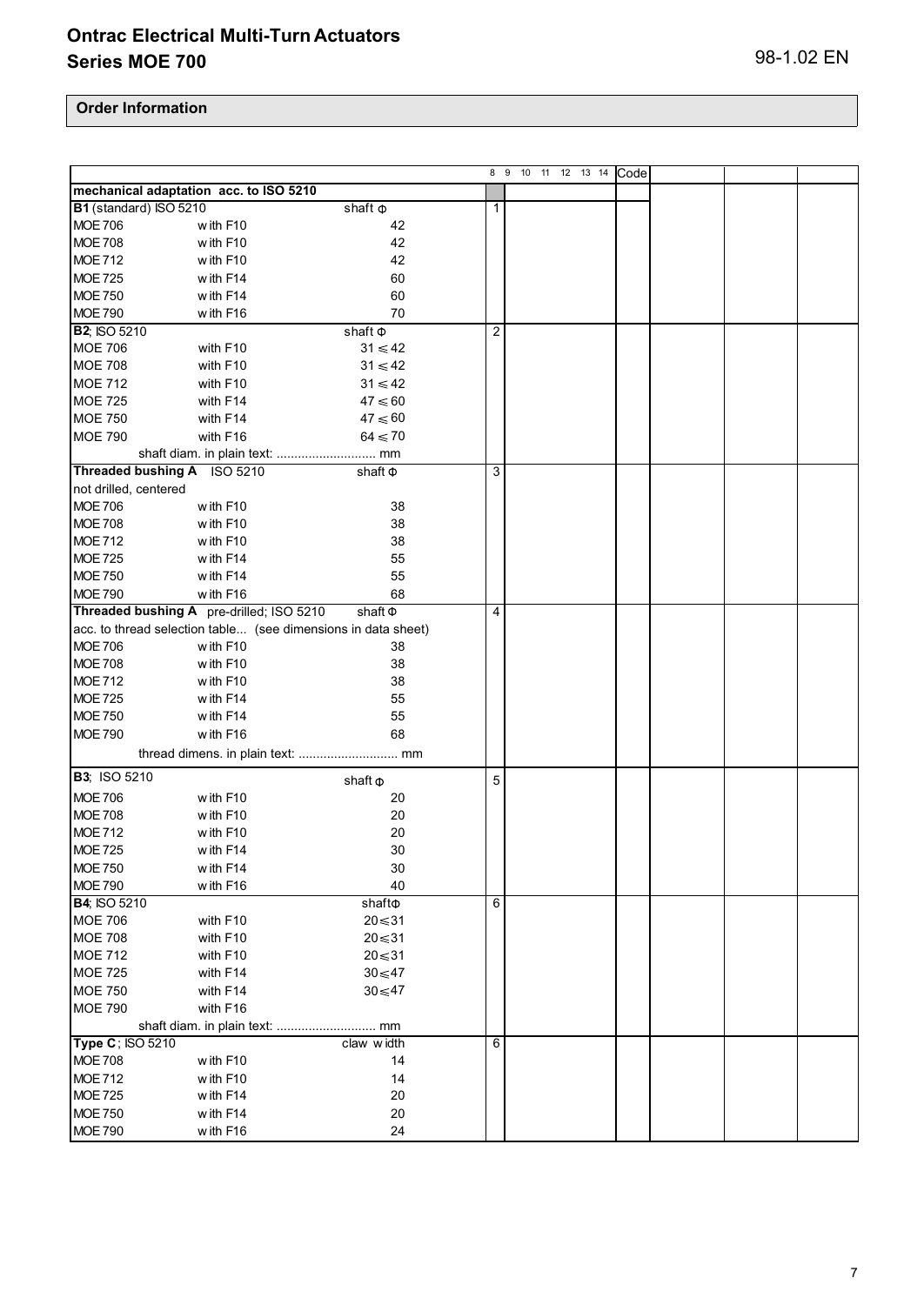|                                                                |                                    | 8<br>9       |  | 10 11 12 13 14 Code |  |  |
|----------------------------------------------------------------|------------------------------------|--------------|--|---------------------|--|--|
| mechanical adaptation acc. to DIN 3210                         |                                    |              |  |                     |  |  |
| Type B (Standard); DIN 3210                                    | shaft $\Phi$                       | M            |  |                     |  |  |
| MOE 708 w ith G0                                               | 42                                 |              |  |                     |  |  |
| MOE 712 w ith G0                                               | 42                                 |              |  |                     |  |  |
| MOE 725 w ith G1 / 2                                           | 60                                 |              |  |                     |  |  |
| MOE 750 w ith G1 / 2                                           | 60                                 |              |  |                     |  |  |
| MOE 790 w ith G3                                               | 70                                 |              |  |                     |  |  |
| Threaded bushing A ; DIN 3210                                  | shaft $\Phi$                       | N            |  |                     |  |  |
| undrilled; centered                                            |                                    |              |  |                     |  |  |
| MOE 708 w ith G0                                               | 38                                 |              |  |                     |  |  |
| MOE 712 with G0                                                | 38                                 |              |  |                     |  |  |
| MOE 725 w ith G1 / 2                                           | 55                                 |              |  |                     |  |  |
| MOE 750 w ith G1 / 2                                           | 55                                 |              |  |                     |  |  |
| MOE 790 w ith G3                                               | 68                                 |              |  |                     |  |  |
| Threaded bushing A pre-drilled; DIN 3210                       | shaft@                             | P            |  |                     |  |  |
| acc. to thread selection table  (see dimensions in data sheet) |                                    |              |  |                     |  |  |
| MOE 708 w ith G0                                               | 38                                 |              |  |                     |  |  |
| MOE 712 w ith G0                                               | 38                                 |              |  |                     |  |  |
| MOE 725 w ith G1 / 2                                           | 55                                 |              |  |                     |  |  |
| MOE 750 w ith G1 / 2                                           | 55                                 |              |  |                     |  |  |
| MOE 790 w ith G3                                               | 68                                 |              |  |                     |  |  |
| thread dimensions in plain text: mm                            |                                    |              |  |                     |  |  |
| Type E; DIN 3210                                               | Shaft <sup><math>\Phi</math></sup> | $\mathsf{R}$ |  |                     |  |  |
| MOE 708 w ith G0                                               | 20                                 |              |  |                     |  |  |
| MOE 712 w ith G0                                               | 20                                 |              |  |                     |  |  |
| MOE 725 w ith G1 / 2                                           | 30                                 |              |  |                     |  |  |
| MOE 750 w ith G1 / 2                                           | 30                                 |              |  |                     |  |  |
| MOE 790 w ith G3                                               | 40                                 |              |  |                     |  |  |
| Type C; DIN 3210                                               | claw width                         | S            |  |                     |  |  |
| MOE 708 w ith G0                                               | 20                                 |              |  |                     |  |  |
| MOE 712 w ith G0                                               | 20                                 |              |  |                     |  |  |
| MOE 725 w ith G1 / 2                                           | 20                                 |              |  |                     |  |  |
| MOE 750 w ith G1 / 2                                           | 20                                 |              |  |                     |  |  |
| MOE 790 w ith G3                                               | 24                                 |              |  |                     |  |  |
| Type D; DIN 3210                                               | claw width                         | T            |  |                     |  |  |
| MOE 708 w ith G0                                               | 20                                 |              |  |                     |  |  |
| MOE 712 w ith G0                                               | 20                                 |              |  |                     |  |  |
| MOE 725 w ith G1 / 2                                           | 30                                 |              |  |                     |  |  |
| MOE 750 w ith G1 / 2                                           | 30                                 |              |  |                     |  |  |
| MOE 790 w ith G3                                               | 40                                 |              |  |                     |  |  |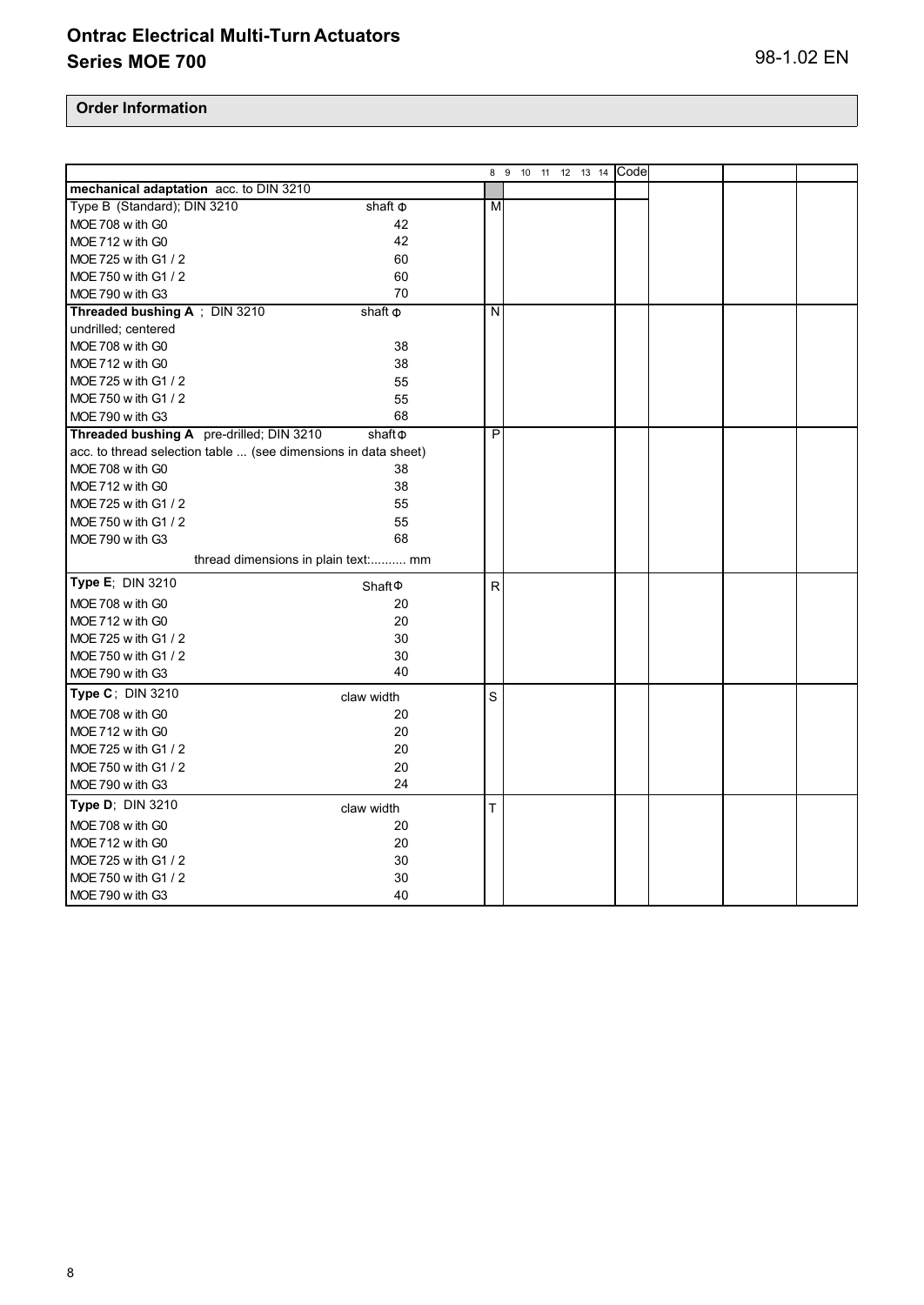|                                                       |                                                                                                             |                |   |                |   | 9 10 11 12 13 14 Code |  |  |
|-------------------------------------------------------|-------------------------------------------------------------------------------------------------------------|----------------|---|----------------|---|-----------------------|--|--|
| Spindle cover                                         |                                                                                                             |                |   |                |   |                       |  |  |
|                                                       | without (standard)(max. stroke see type specific data)1                                                     | $\mathbf{1}$   |   |                |   |                       |  |  |
| Length 200 mm <sup>1)</sup>                           | <b>MOE 706</b>                                                                                              | $\overline{2}$ |   |                |   |                       |  |  |
|                                                       | <b>MOE 708</b>                                                                                              | $\overline{c}$ |   |                |   |                       |  |  |
|                                                       | <b>MOE 712</b>                                                                                              | 2              |   |                |   |                       |  |  |
|                                                       | <b>MOE 725</b>                                                                                              | $\overline{c}$ |   |                |   |                       |  |  |
|                                                       | <b>MOE 750</b>                                                                                              | 2              |   |                |   |                       |  |  |
|                                                       | <b>MOE 790</b>                                                                                              | $\overline{2}$ |   |                |   |                       |  |  |
| Length 600 mm <sup>1)</sup>                           | <b>MOE 706</b>                                                                                              | 3              |   |                |   |                       |  |  |
|                                                       | <b>MOE 708</b>                                                                                              | 3              |   |                |   |                       |  |  |
|                                                       | <b>MOE 712</b>                                                                                              | 3              |   |                |   |                       |  |  |
|                                                       | <b>MOE 725</b>                                                                                              | 3              |   |                |   |                       |  |  |
|                                                       | <b>MOE 750</b>                                                                                              | 3              |   |                |   |                       |  |  |
|                                                       | <b>MOE 790</b>                                                                                              | 3              |   |                |   |                       |  |  |
| <sup>1)</sup> from top of housing                     |                                                                                                             |                |   |                |   |                       |  |  |
| <b>Electronics design</b>                             |                                                                                                             |                |   |                |   |                       |  |  |
| Integrated electronics (standard)                     |                                                                                                             |                | A |                |   |                       |  |  |
| Separate electronics without cable                    |                                                                                                             | upon request   |   |                |   |                       |  |  |
| Separate electronics with  m cable                    |                                                                                                             | upon request   |   |                |   |                       |  |  |
| <b>Voltage supply</b>                                 |                                                                                                             |                |   |                |   |                       |  |  |
| AC 400 V 3~; 50/60 Hz                                 |                                                                                                             |                |   |                |   |                       |  |  |
| Special voltage                                       |                                                                                                             | upon request   |   |                |   |                       |  |  |
|                                                       | Electrical connection (see "technical data" for details)                                                    |                |   |                |   |                       |  |  |
| Terminal connection for pow er- and signal cable      |                                                                                                             |                |   | 1              |   |                       |  |  |
| Plug connection MOE 706  MOE 750                      |                                                                                                             |                |   |                |   |                       |  |  |
|                                                       | Silver-coated for power cable max. 2.5 mm <sup>2</sup> tin-coated for signal cable max. 2.5 mm <sup>2</sup> |                |   | $\overline{2}$ |   |                       |  |  |
|                                                       | gold-coated for signal cable max. 2.5 mm <sup>2</sup>                                                       |                |   | 3              |   |                       |  |  |
|                                                       | Silver-coated for power cable max. 6 mm <sup>2</sup> tin-coated for signal cable max. 2.5 mm <sup>2</sup>   |                |   | $\overline{4}$ |   |                       |  |  |
|                                                       | gold-coated for signal cable max. 2.5 mm <sup>2</sup>                                                       |                |   | 5              |   |                       |  |  |
| Cable entry (see "electrical connection" for details) |                                                                                                             |                |   |                |   |                       |  |  |
| Metric thread                                         |                                                                                                             |                |   |                | Α |                       |  |  |
| PG thread                                             |                                                                                                             |                |   |                | B |                       |  |  |
| NPT thread                                            |                                                                                                             |                |   |                | C |                       |  |  |
| <b>Hand crank</b>                                     |                                                                                                             |                |   |                |   |                       |  |  |
| With hand crank (standard)                            |                                                                                                             |                |   |                |   |                       |  |  |
|                                                       |                                                                                                             |                |   |                |   |                       |  |  |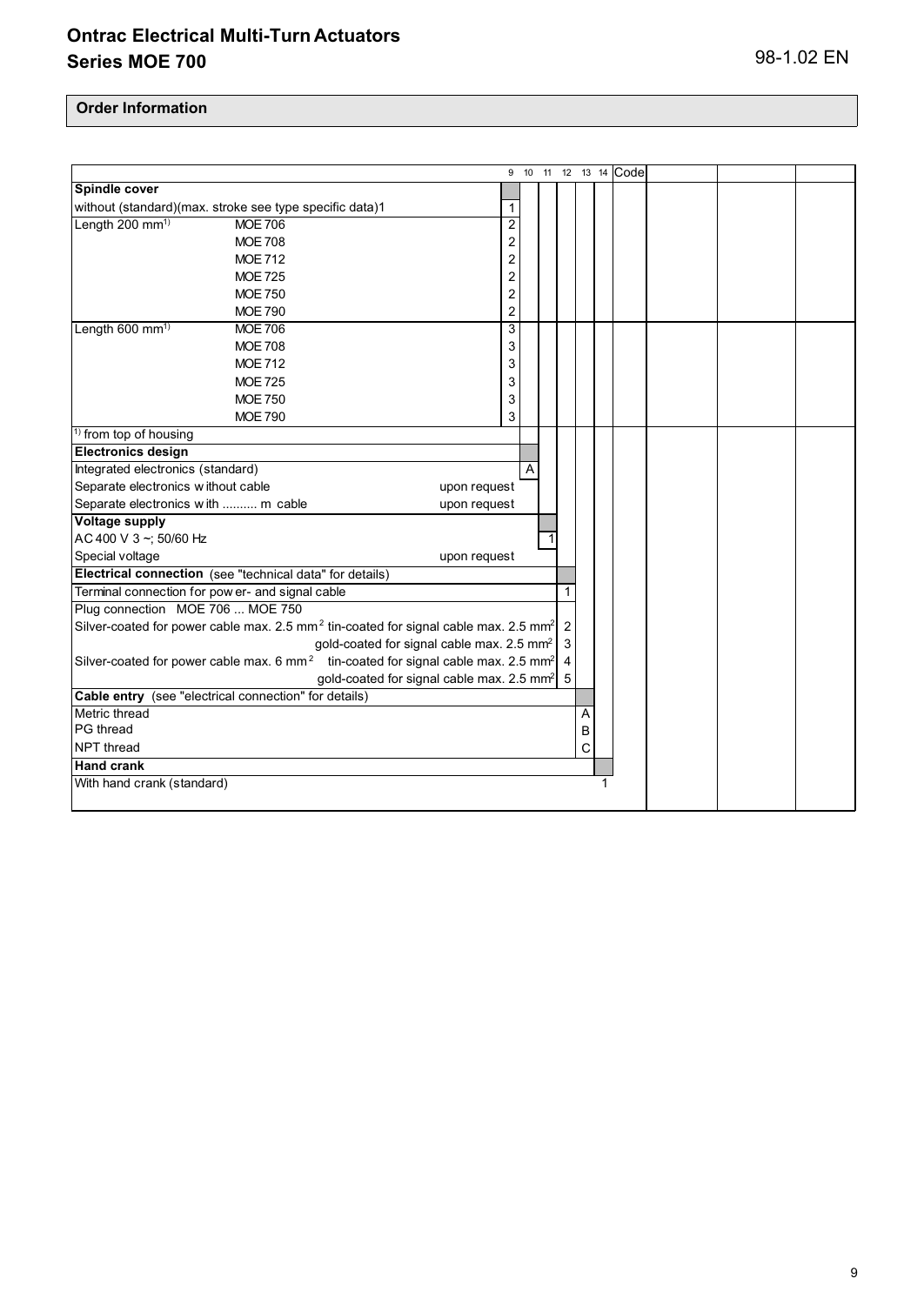| Add 3-digit code no. for further features                                     | Code             |  |  |
|-------------------------------------------------------------------------------|------------------|--|--|
| <b>Protection Class</b>                                                       |                  |  |  |
| IP 68 (standard IP 67)                                                        | 668              |  |  |
| <b>Heater</b>                                                                 |                  |  |  |
| Electrical anti-condensation heater                                           | 360              |  |  |
| <b>Interfaces</b>                                                             |                  |  |  |
| 0/4  20 mA (actual value) / + 4 signal contacts (BA 5  BA8)                   | 385              |  |  |
| Profibus DP / V1 (only available for version: plug connection)                | 386              |  |  |
| Set point iuput 4…20mA; position input 0/4…20mA + 3 signal contacts (BA5…BA7) | 387              |  |  |
| <b>MODBUS</b>                                                                 | 388              |  |  |
| 4 digital contact outputs 220V AC/8A                                          | 389              |  |  |
| <b>Software Adjustment for Basic Functions</b>                                |                  |  |  |
| (in case of missing code no. the highlighted values will be used)             |                  |  |  |
| Language: German                                                              | 797              |  |  |
| Language: English                                                             | ---              |  |  |
| Switch-off torque + direction<br>$(40100\%;10\%$ steps)                       | 148              |  |  |
| Switch-off torque - direction<br>$(40100\%;10\%$ steps) %                     | 151              |  |  |
| Speed (rpm) + direction<br>$(40100\%; 5\%$ steps) %                           | 154              |  |  |
| Speed (rpm) - direction<br>(40  100%; 5% steps) %                             | 155              |  |  |
| Switch-off mode + direction                                                   |                  |  |  |
| (55 · · 100%; 1% steps) %<br>position Dependent                               | 161              |  |  |
| torque dependent                                                              | 163              |  |  |
| Switch-off mode - direction                                                   |                  |  |  |
| position Dependent<br>$(045\%; 1\%$ steps) %                                  | 166              |  |  |
| torque dependent                                                              | 168              |  |  |
| <b>Additional Software Functions</b>                                          |                  |  |  |
| Standard adjustment                                                           | 390              |  |  |
| Customer specific adjustment (see next page)                                  | 391              |  |  |
| <b>Additional Labelling</b>                                                   |                  |  |  |
|                                                                               | 295              |  |  |
| <b>Assembly with</b>                                                          |                  |  |  |
| Valve / flap<br>of order<br>item                                              | 480              |  |  |
| <b>Assembly</b> with                                                          |                  |  |  |
| Additional gearing<br>of order<br>item                                        | 486              |  |  |
| <b>Certificate</b>                                                            |                  |  |  |
| manufacturers certificate 2.1 acc. to EN 10204                                | 291              |  |  |
| certificate about final test 3.1 B acc. to EN 10204                           | 292              |  |  |
| Accessories (mechanical)                                                      |                  |  |  |
| Plug holder with cover                                                        | 273              |  |  |
|                                                                               |                  |  |  |
|                                                                               |                  |  |  |
| <b>Software</b>                                                               |                  |  |  |
| Smart Vision for Ontrac (see data sheet 10/63-1.20)                           |                  |  |  |
| <b>Instructions</b>                                                           |                  |  |  |
| English<br>No remark for 1 copy                                               | Z <sub>1</sub> E |  |  |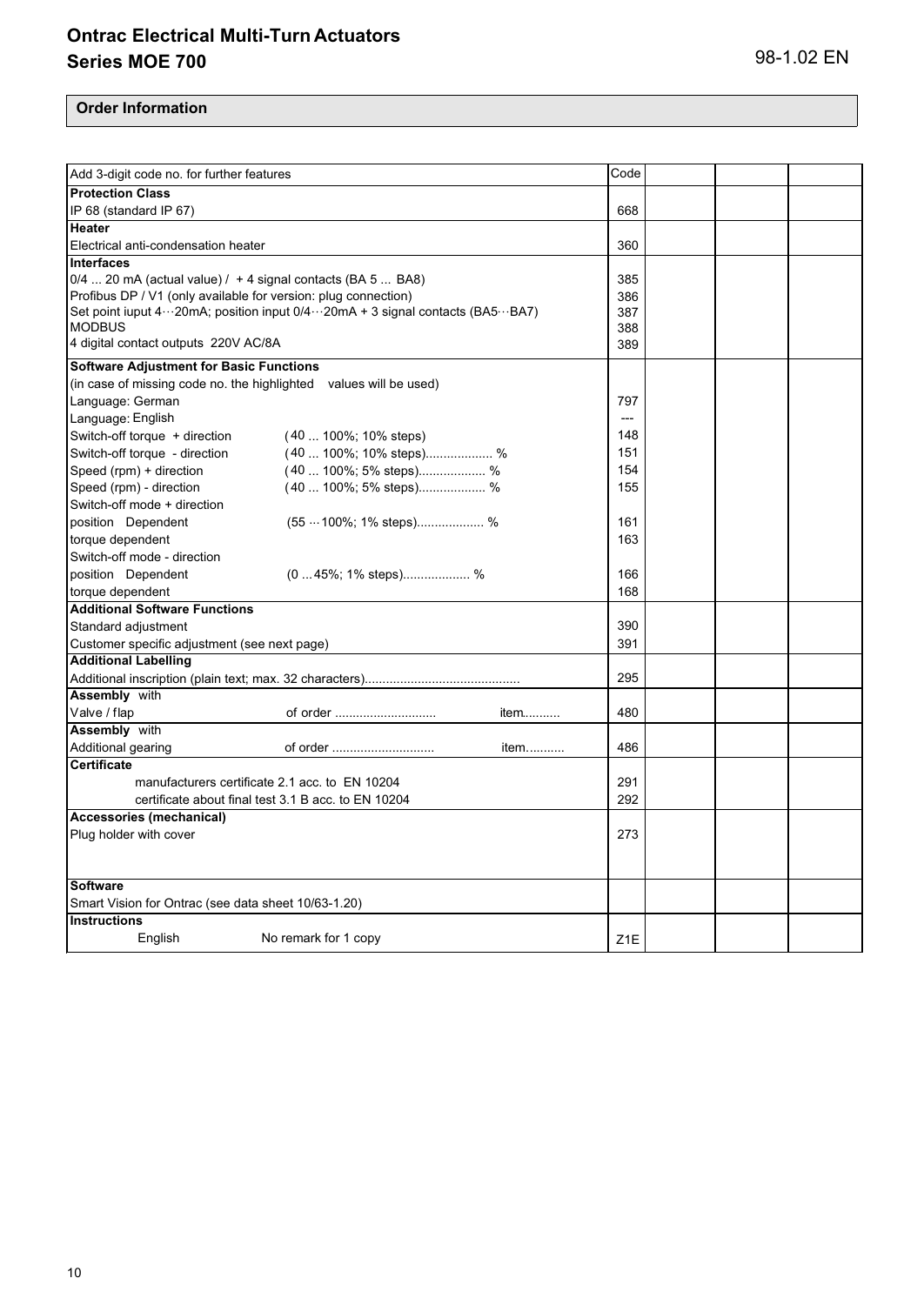#### **Dimensions**



|                 | <b>MOE 706</b>  | <b>MME808</b>   | <b>MOE 712</b>  | <b>MOE 725</b>   | <b>MOE 750</b>   | <b>MOE 790</b>   |
|-----------------|-----------------|-----------------|-----------------|------------------|------------------|------------------|
| <b>ISO 5210</b> | F <sub>10</sub> | F <sub>10</sub> | F <sub>10</sub> | F14              | F <sub>14</sub>  | F <sub>16</sub>  |
| A1              | 206             | 206             | 206             | 225              | 225              | 244              |
| A2              | 235             | 235             | 235             | 254              | 254              | 273              |
| A3              | 133             | 133             | 133             | 152              | 152              | 175              |
| AA              | 40              | 40              | 40              | 40               | 40               | 40               |
| <b>B2</b>       | 50              | 50              | 50              | 63               | 63               | 80               |
| D1              | R60             | <b>R60</b>      | R60             | R <sub>100</sub> | R <sub>100</sub> | R <sub>100</sub> |
| E.              | 253             | 253             | 253             | 266              | 266              | 385              |
| F               | 543             | 563             | 622             | 676              | 676              | 737              |
| H1              | 94.5            | 94.5            | 94.5            | 94.5             | 94.5             | 109.5            |
| H2              | 104.5           | 104.5           | 104.5           | 104.5            | 104.5            | 110.5            |
| H <sub>3</sub>  | 202             | 202             | 202             | 202              | 202              | 211.5            |
| H <sub>5</sub>  | 214             | 214             | 214             | 214              | 214              | 410              |
| M1              | 106             | 106             | 120             | 137 / 152        | 137 / 152        | 137 / 152        |
| M <sub>2</sub>  | 133             | 133             | 161             | 191/204          | 191 / 204        | 191 / 204        |

180

∉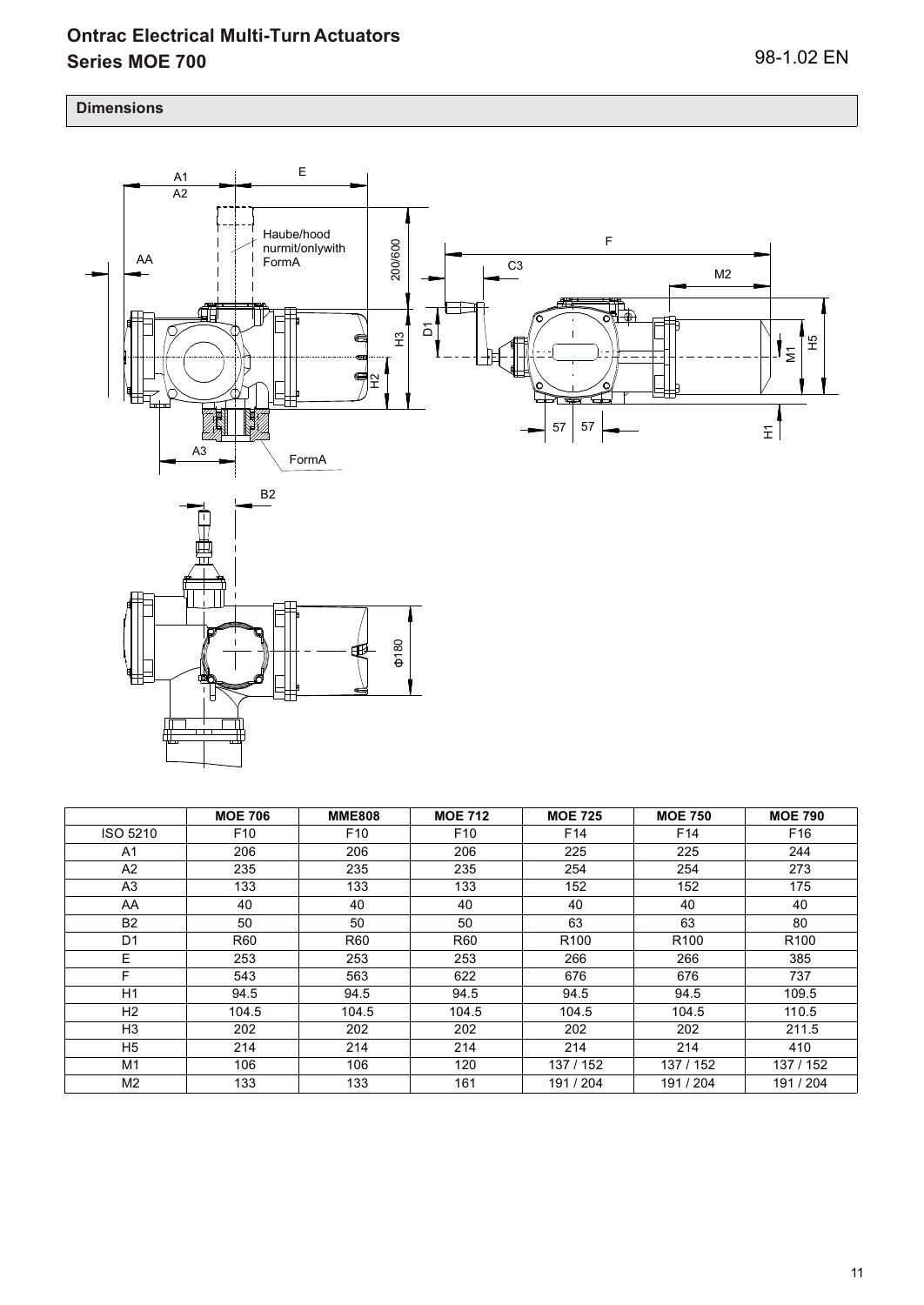$T1^{*0.2}$  FormB1/B2(B)  $T3^{*0.2}$  FormB3/B4(E)

### **Dimensions (mechanical interface)**

# **Flange**



**Form B1 / B2 (B)**



## **Form B3 / B4 (E)**



**Form A**



|                                               | Ontrac Intelligence Electric Actuator Series MOE 700 |                 |                              |  |  |  |  |
|-----------------------------------------------|------------------------------------------------------|-----------------|------------------------------|--|--|--|--|
| $Ma$ $Be$                                     | MOE 706 / MOE 708 / MOE 712 MOE 725 / MOE 750        |                 | <b>MOE 790</b>               |  |  |  |  |
|                                               | F10                                                  | F14             | F16                          |  |  |  |  |
|                                               | ISO 5210                                             | <b>ISO 5210</b> | ISO 5210                     |  |  |  |  |
| <b>General Flange Dimensions</b>              |                                                      |                 |                              |  |  |  |  |
| $\Phi$ d1                                     | 125                                                  | 175             | 215                          |  |  |  |  |
| $\Phi$ d2 f8                                  | 70                                                   | 100             | 130                          |  |  |  |  |
| $\Phi$ d3                                     | 102                                                  | 140             | 165                          |  |  |  |  |
| k                                             | $\overline{\phantom{a}}$                             |                 | $\qquad \qquad \blacksquare$ |  |  |  |  |
| $\Phi$ d3*                                    |                                                      |                 | $\qquad \qquad \blacksquare$ |  |  |  |  |
| d4                                            | M10                                                  | M16             | M20                          |  |  |  |  |
| h1                                            | 3                                                    | 4               | 5                            |  |  |  |  |
| h <sub>2</sub>                                | 21                                                   | 26              | 27                           |  |  |  |  |
| d11                                           | 54                                                   | 88              | 120                          |  |  |  |  |
| Additional Dimensions for Interface B1/B2 (B) |                                                      |                 |                              |  |  |  |  |
| $d4*$                                         |                                                      |                 | $\overline{\phantom{0}}$     |  |  |  |  |
| d5                                            | 40                                                   | 57.5            | 70                           |  |  |  |  |
| d <sub>6</sub>                                |                                                      |                 |                              |  |  |  |  |
| d7                                            | 42                                                   | 60              | 70                           |  |  |  |  |
| d7 max.                                       | 3142                                                 | 47  60          | 64  70                       |  |  |  |  |
| 13                                            |                                                      |                 | $\qquad \qquad \blacksquare$ |  |  |  |  |
| 12                                            | $\blacksquare$                                       |                 | $\overline{\phantom{0}}$     |  |  |  |  |
| b1                                            | 12                                                   | 18              | 20                           |  |  |  |  |
| t1                                            | 45.3                                                 | 64.4            | 74.9                         |  |  |  |  |
| b5                                            | 14                                                   | 20              | 24                           |  |  |  |  |
| h5                                            | 7                                                    | 8               | 10                           |  |  |  |  |
|                                               | Additional Dimensions for Interface B3/B4 (E)        |                 |                              |  |  |  |  |
| 16                                            |                                                      |                 | $\blacksquare$               |  |  |  |  |
| $16***$                                       | >55                                                  | >76             | >105                         |  |  |  |  |
| b4                                            | 6                                                    | 8               | 12                           |  |  |  |  |
| t3                                            | 22.8                                                 | 33.3            | 43.3                         |  |  |  |  |
| d9                                            |                                                      |                 | $\frac{1}{2}$                |  |  |  |  |
| d10                                           | 20                                                   | 30              | 40                           |  |  |  |  |
| d10 min.                                      | 2031                                                 | 3047            | 40  54                       |  |  |  |  |
|                                               | Additional Dimensions for Interface "A"              |                 | "A"                          |  |  |  |  |
| $12*$                                         |                                                      |                 |                              |  |  |  |  |
| $11*$                                         | $\overline{a}$                                       | $\overline{a}$  | $\overline{\phantom{a}}$     |  |  |  |  |
| h3                                            | 52                                                   | 83              | 107                          |  |  |  |  |
| $\mathsf{I}$                                  | 51                                                   | 71.5            | 87                           |  |  |  |  |
| $d5$ * max                                    | $\blacksquare$                                       |                 | L.                           |  |  |  |  |
| dx max.                                       | 38                                                   | 55              | 68                           |  |  |  |  |